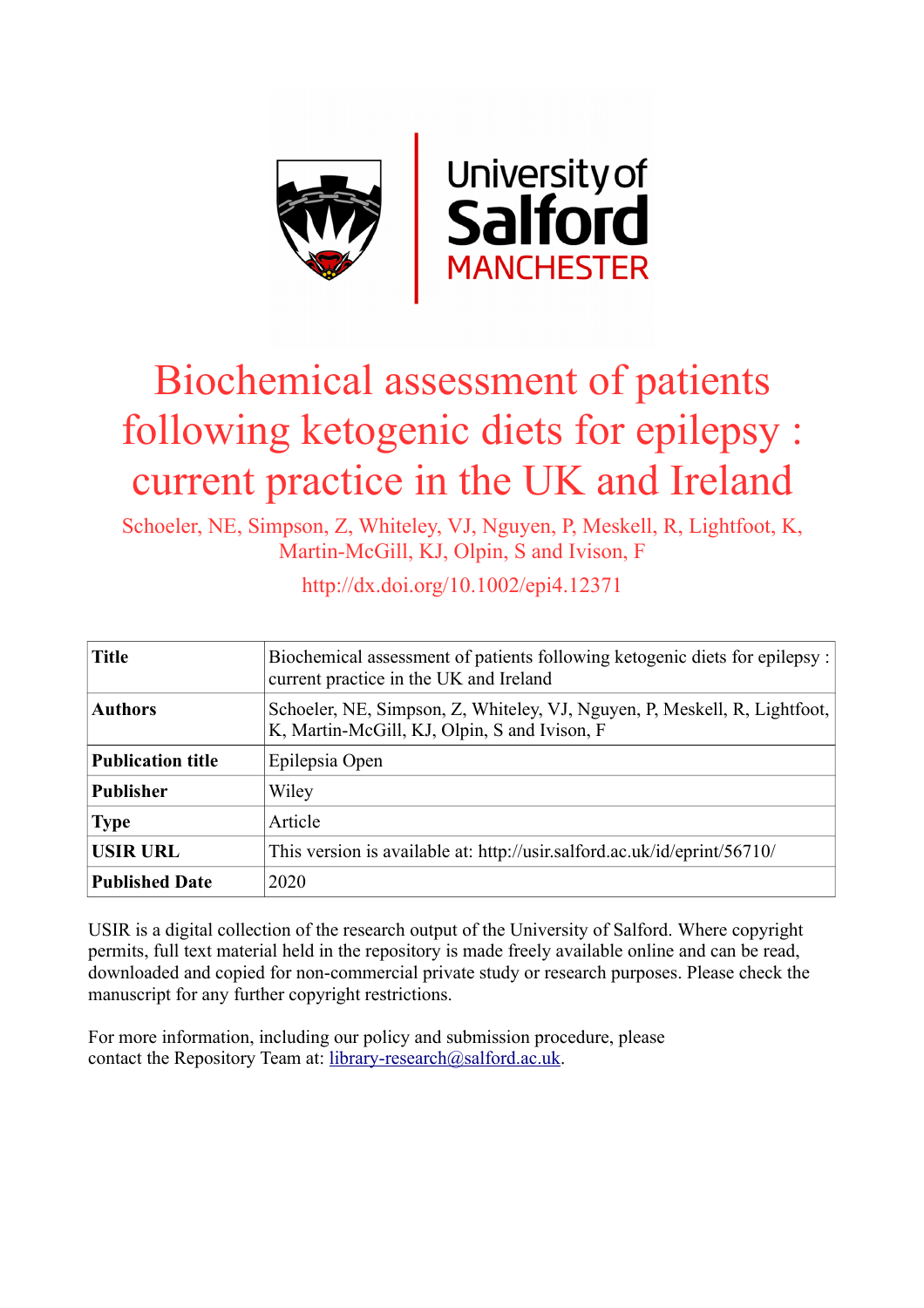#### **FULL-LENGTH ORIGINAL RESEARCH**

 $\overline{\mathbf{h}}$ 

## **Biochemical assessment of patients following ketogenic diets for epilepsy: Current practice in the UK and Ireland**

**Natasha E. Schoeler<sup>1</sup>**  $\bullet$  **| Zoe Simpson<sup>2</sup> | Victoria J. Whiteley<sup>3,4</sup> | Patty Nguyen<sup>5</sup> | Rachel Meskell<sup>6</sup>** | **Kathyrn Lightfoot6** | **Kirsty J. Martin-McGill7,8** | **Simon Olpin9** | **Fiona Ivison<sup>3</sup> on behalf of the Ketogenic Dietitians Research Network (KDRN)**

<sup>1</sup>UCL Great Ormond Street Institute of Child Health, London, UK

<sup>2</sup>Great Ormond Street Hospital for Children, London, UK

3 Royal Manchester Children's Hospital, Manchester, UK

4 University of Salford, Salford, UK

5 The National Centre for Neurology and Neurosurgery, London, UK

6 Leeds Children's Hospital, Leeds, UK

7 University of Liverpool, Liverpool, UK

8 University of Chester, Chester, UK

9 Sheffield Children's Hospital, Sheffield, UK

#### **Correspondence**

Natasha Schoeler, Clinical Neurosciences, UCL Great Ormond Street Institute of Child Health, 4th Floor PUW, 30 Guilford Street, London WC1N 1EH, UK. Email: [n.schoeler@ucl.ac.uk](mailto:n.schoeler@ucl.ac.uk)

#### **Abstract**

**Objective:** Biochemical assessment is recommended for patients prior to initiating and following a ketogenic diet (KD). There is no published literature regarding current practice in the UK and Ireland. We aimed to explore practice in comparison with international guidelines, determine approximate costs of biochemical testing in KD patients across the UK and Ireland, and promote greater consistency in KD services nationally.

**Methods:** A survey was designed to determine the biochemical tests requested for patients at baseline, 3, 6, 12, 18, and 24 months + on KD. The survey was circulated to 39 centers across the UK and Ireland.

**Results:** Sixteen centers completed the survey. Full blood count, electrolytes, calcium, liver function tests (LFTs), lipid profile, and vitamin D were requested at all centers at baseline, in keeping with international guidelines. Bicarbonate, total protein, and urinalysis were less consistently requested. Magnesium and zinc were requested by all centers, despite not being specifically recommended for pre-diet evaluation in guidelines. Urea and electrolyte profiles and some LFTs were consistently requested at follow-up, in accordance with guidelines. Other LFTs and renal tests, full blood count, lipid profile, acylcarnitine profile, selenium, vitamin D, and urinalysis were less consistently requested at follow-up. The mean costs of the lowest and highest number of tests requested at baseline in our participating centers were £167.54 and £501.93; the mean costs of the lowest and highest number of tests requested at 3-month follow-up were £19.17 and £450.06.

**Significance:** Biochemical monitoring of KD patients varies widely across the UK and Ireland and does not fully correspond to international best practice guidelines. With an ongoing drive for cost-effectiveness within health care, further work is needed to streamline practice while ensuring patient safety.

#### **KEYWORDS**

high fat, laboratory, low carbohydrate

This is an open access article under the terms of the [Creative Commons Attribution](http://creativecommons.org/licenses/by/4.0/) License, which permits use, distribution and reproduction in any medium, provided the original work is properly cited.

© 2019 The Authors. *Epilepsia Open* published by Wiley Periodicals Inc. on behalf of International League Against Epilepsy.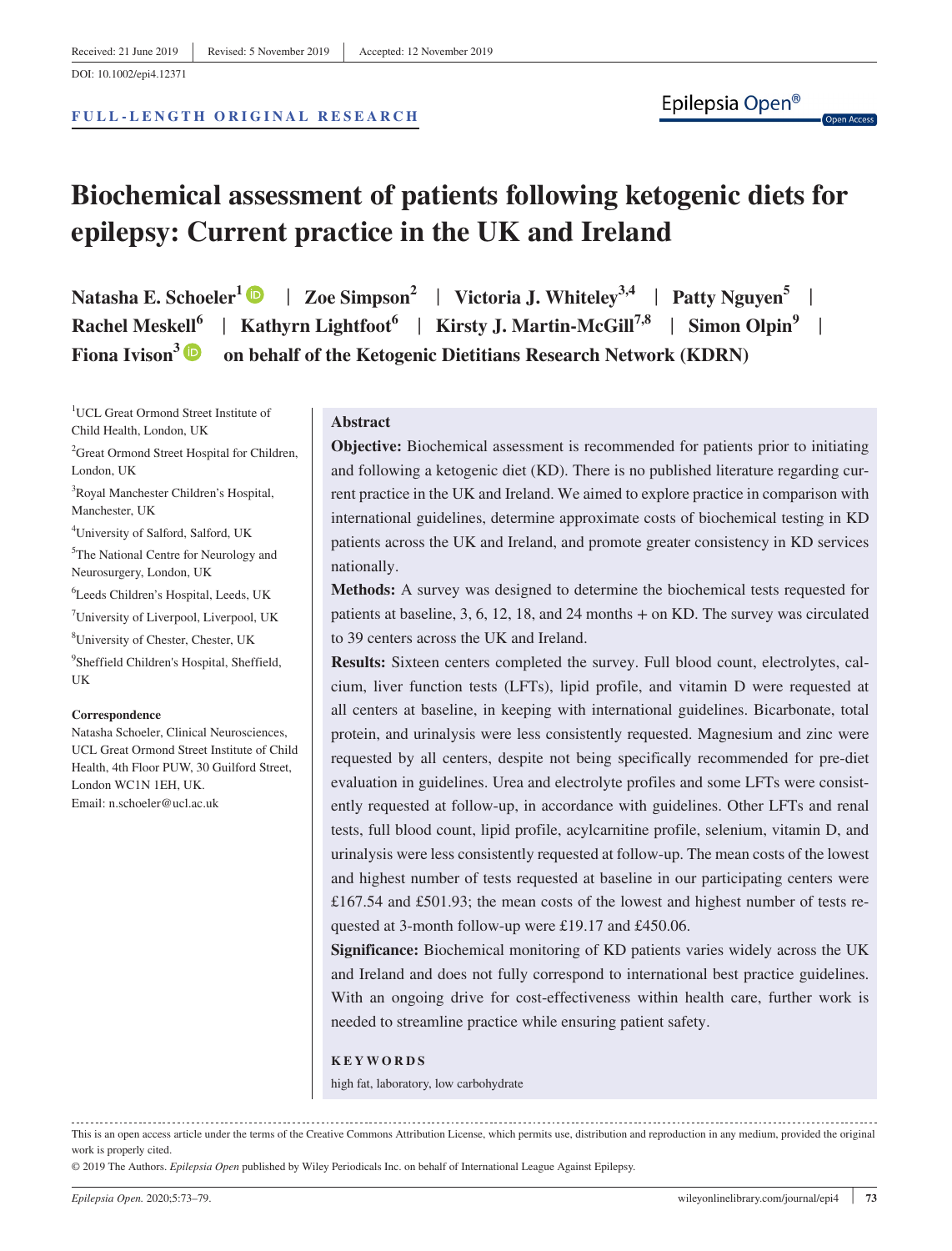#### **<sup>74</sup> <sup>|</sup>** SCHOELER et al.

## **1** | **INTRODUCTION**

Ketogenic diets (KDs) are high-fat, low-carbohydrate, and moderate-protein diets used as a treatment option for drugresistant epilepsy. KDs are the treatment of choice for neurometabolic disorders such as glucose transport type 1 deficiency syndrome<sup>1</sup> and pyruvate dehydrogenase deficiency<sup>2</sup> and are effective in reducing seizure frequency in approximately one third of patients with epilepsy.<sup>3</sup>

Ketogenic diets are inappropriate for some individuals, for example, with primary carnitine deficiencies and β-oxidation defects, and thus, screening biochemical tests to rule out such disorders are a crucial part of pre-diet assessment. KDs cause the body's metabolism to adjust, utilizing ketone bodies rather than glucose as its primary energy source. Due to stringent dietary restriction, individuals following a KD are often at risk of vitamin and mineral deficiencies, $4,5$  and therefore, close biochemical monitoring is required to ensure nutritional adequacy and safety.

International consensus guidelines regarding optimal care of pediatric patients on KD therapies have been recently updated, including which biochemical tests (blood and urine) should be completed prior to diet initiation and during the treatment period.<sup>6</sup> These follow on from KD care guidelines for resource-limited countries published in 2015, including required and desired biochemical monitoring.<sup>7</sup>

Over the past two decades, the number of KD services in the UK and Ireland has increased from 22 to 39, with a concomitant surge in the number of patients on diet (from 101 in  $2000<sup>8</sup>$  to 754 in 2017).<sup>9</sup> Centers in the UK and Ireland have local guidance for biochemical assessment and monitoring for KD patients but, to date, there has been no comparison nor consolidation of existing practices. Many of the biochemical tests required during KD treatment must be sent to specialist centers, further inflating costs and delays to treatment, conflicting with the current climate of the National Health Service (NHS), where services aim to be clinically and cost-effective. The 2018 international recommendations involved a high proportion of non-UK healthcare professionals from countries where costs are paid by insurance or by the patient privately, which could lead to disparities in practice.

We aimed to (a) explore current practice of biochemical testing in KD patients across the UK and Ireland in comparison with international guidelines, (b) determine approximate costs of biochemical testing in KD patients across the UK and Ireland, and (c) promote greater consistency in KD services nationally. To our knowledge, this is the first investigation of its kind. It is hoped that this work will help determine adherence to guidelines with regards biochemical monitoring of patients with epilepsy following a KD in the UK and Ireland, and whether action needs to be

#### **Key Points**

- Baseline tests are mostly in keeping with international guidelines, except for the addition of magnesium and zinc
- Not all tests were not consistently requested by all centers at follow-up, despite recommendations
- Mean costs of baseline tests ranged from £167.54 to £501.93
- Mean costs of 3-month follow-up tests ranged from £19.17 to £450.06

taken to streamline practice while ensuring patient safety and financial benefit.

## **2** | **METHODS**

A survey was designed by the Ketogenic Dietitians Research Network (KDRN) (a consortium of KD Healthcare Professionals) to identify biochemical tests requested in patients commencing and following a KD for epilepsy and metabolic disorders in centers in the UK and Ireland. The ketogenic dietitians at each center were asked to list all biochemical investigations requested at baseline (pre-diet), 3, 6, 12, 18, and 24 months post-diet initiation during routine follow-up (and other time points if applicable), as well as the frequency of biochemical follow-up for patients on diet longer than two years (the point at which, routinely, patients and medical teams may consider discontinuing the diet). Centers were also invited to share the cost of each biochemical test requested as part of their KD service, if available, which provided an indication of the financial range anticipated for tests at both baseline and review.

The survey was disseminated via email to 39 services in the UK and Ireland. Following the initial email, two follow-up emails were sent in an attempt to obtain more responses. All answers were pseudo-anonymized, and results were compared to the laboratory assessments recommended in international best practice guidelines,  $6$  as outlined in Table 1.

## **3** | **RESULTS**

Sixteen centers completed the survey: 15 pediatric centers (of which 14 were NHS) and one non-NHS joint adult and pediatric center.

The number of patients referred annually for KD treatment in each of these centers, the patient population (pediatrics or adults), and the type of center (primary, secondary, or tertiary care) are outlined in Table 2.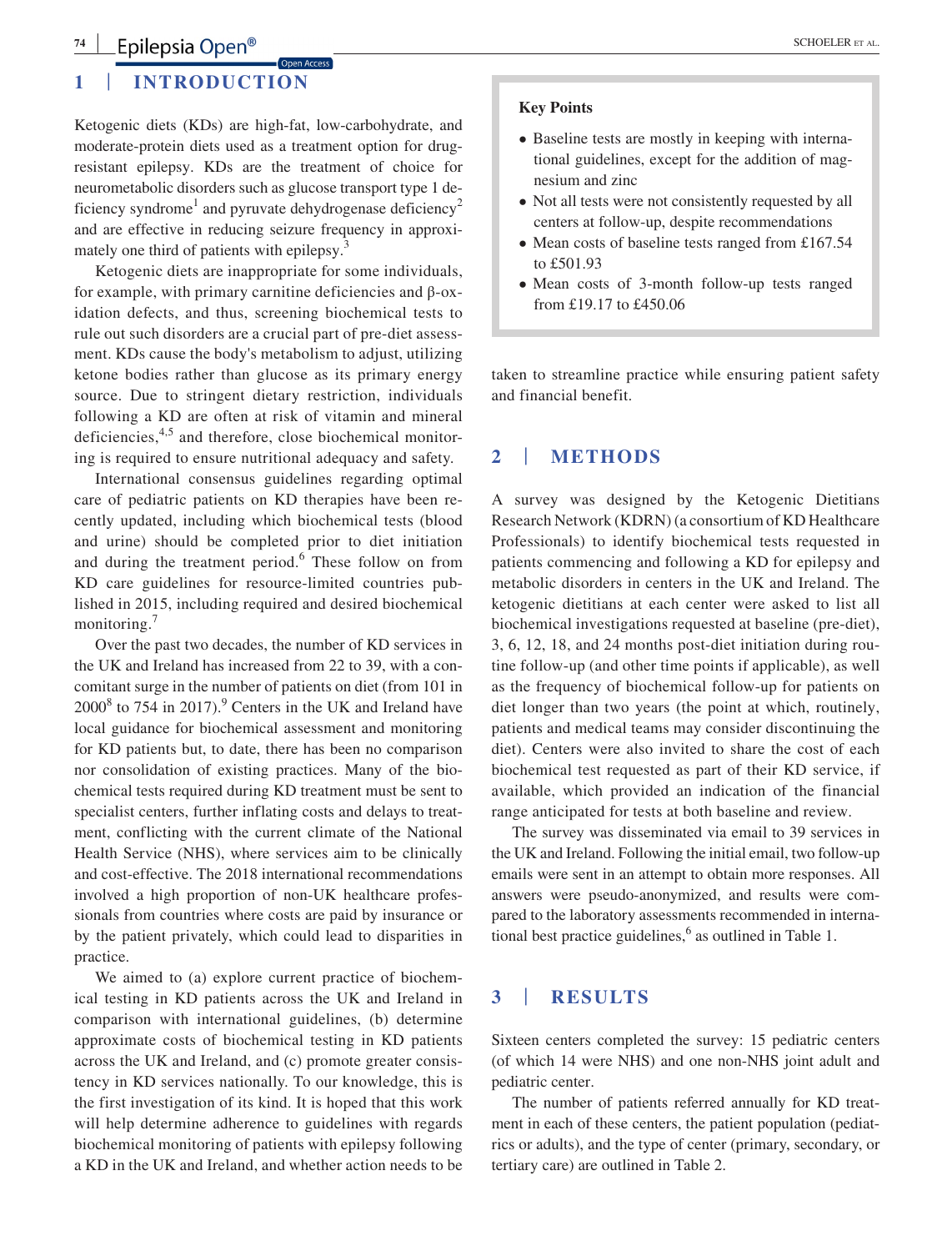## **Epilepsia Open**<sup>®</sup>  $\frac{1}{15}$

**TABLE 1** Laboratory assessments recommended as part of pre-diet evaluation and follow-up visits in international best practice guidelines

| Laboratory assessment prior to ketogenic diet initiation                       | Laboratory assessment during ketogenic diet treatment                         |
|--------------------------------------------------------------------------------|-------------------------------------------------------------------------------|
| Complete blood count with platelets                                            | Complete blood count with platelets                                           |
| Electrolytes (including bicarbonate, total protein, calcium)                   | Electrolytes (including bicarbonate, total protein, calcium)                  |
| Liver and kidney tests (including albumin, blood urea nitrogen,<br>creatinine) | Liver and kidney profile (including albumin, blood urea nitrogen, creatinine) |
| Fasting lipid profile                                                          | Fasting lipid profile                                                         |
| Serum acylcarnitine profile                                                    | Free and total carnitine                                                      |
| Vitamin D level                                                                | Vitamin D level                                                               |
| Urinalysis                                                                     | Urinalysis                                                                    |
| Antiseizure drug levels (if applicable)                                        | Antiseizure drug levels (if applicable)                                       |
| Urine organic acids (if diagnosis unclear)                                     | Selenium level                                                                |
| Amino acids (if diagnosis unclear)                                             | Optional                                                                      |
|                                                                                | Beta-hydroxybutyrate (BOH) level                                              |
|                                                                                | Urine calcium and creatinine.                                                 |
|                                                                                | Zinc, copper levels                                                           |

## **3.1** | **Current practice and comparison to international guidelines**

A total of 63 different biochemical tests were requested across the participating centers. Table 3 outlines recommended tests, clustered into clinical groups, and lists which groups of tests were requested by all, by 90%-99%, by 75%-90%, by 50%- 75%, and then by <50% of participating centers. A list of all tests (ungrouped) and the percentage of centers that requested each test at each time point can be found in the Supplementary Table S1.

## **3.2** | **Baseline monitoring**

Full blood count, electrolytes, calcium, liver function tests (LFTs), lipid profile, and vitamin D were requested at all centers at baseline, in keeping with international guidelines (Table 3). Bicarbonate, total protein, and urinalysis are recommended in international guidelines but were not consistently requested by our participating centers. Magnesium and zinc were also requested by all centers, despite not being specifically mentioned for pre-diet evaluation in international guidelines.

#### **3.3** | **Follow-up monitoring**

Twelve centers requested biochemical tests routinely at 3, 6, 12, 18, and 24 months post-diet initiation; two centers did not request any tests at 3 months, one center that did not request any tests at 18 months, and one center requested tests at 3 months and then 6-monthly thereafter (testing requested at 3,9, and 15 months post-diet initiation).

| <b>Center ID</b>    | Number of<br>referrals<br>$(2016-17)^{a}$ | <b>Patient population</b> | Level of<br>care |
|---------------------|-------------------------------------------|---------------------------|------------------|
| Center 1            | 9                                         | Pediatrics                | Tertiary         |
| Center <sub>2</sub> | 52                                        | Pediatrics                | Tertiary         |
| Center <sub>3</sub> | 17                                        | Pediatrics                | Tertiary         |
| Center <sub>4</sub> | 25                                        | Adults                    | Tertiary         |
| Center <sub>5</sub> | 53                                        | Pediatrics                | Tertiary         |
| Center <sub>6</sub> | 76                                        | Pediatrics                | Tertiary         |

**TABLE 2** Key characteristics of participating centers

| <b>Center ID</b>     | $(2016-17)^{a}$ | <b>Patient population</b>    | care      |
|----------------------|-----------------|------------------------------|-----------|
| Center 1             | 9               | Pediatrics                   | Tertiary  |
| Center <sub>2</sub>  | 52              | Pediatrics                   | Tertiary  |
| Center 3             | 17              | <b>Pediatrics</b>            | Tertiary  |
| Center <sub>4</sub>  | 25              | <b>Adults</b>                | Tertiary  |
| Center 5             | 53              | Pediatrics                   | Tertiary  |
| Center <sub>6</sub>  | 76              | Pediatrics                   | Tertiary  |
| Center <sub>7</sub>  | 42              | Pediatrics and adults        | Tertiary  |
| Center <sub>8</sub>  | 34              | Pediatrics                   | Tertiary  |
| Center <sub>9</sub>  | 45              | Pediatrics                   | Tertiary  |
| Center 10            | 30              | Pediatrics                   | Tertiary  |
| Center 11            | 17              | Pediatrics                   | Tertiary  |
| Center 12            | 24              | Pediatrics                   | Tertiary  |
| Center 13            | 23              | Pediatrics                   | Tertiary  |
| Center 14            | 45              | Pediatrics                   | Tertiary  |
| Center 15            | 18              | Pediatrics                   | Tertiary  |
| Center 16            | 39              | Pediatrics                   | Tertiary  |
| Center 17            | 12              | Pediatrics                   | Tertiary  |
| Center 18            | 21              | <b>Adults</b>                | Tertiary  |
| Center 19            | 30              | Pediatrics                   | Tertiary  |
| Center 20            | 7               | Pediatrics                   | Tertiary  |
| Center 21            | 20              | <b>Pediatrics</b>            | Tertiary  |
| Center <sub>22</sub> | 6               | Pediatrics<br>1 <sub>0</sub> | Secondary |

<sup>a</sup> From July 1, 2016, to June 30, 2017 (Whiteley et al<sup>10</sup>).

Urea, creatinine and electrolytes, alanine aminotransferase (ALT), and alkaline phosphatase (ALP) were requested by all centers at 3-, 6-, 12-, 18-, and 24-month follow-up (centers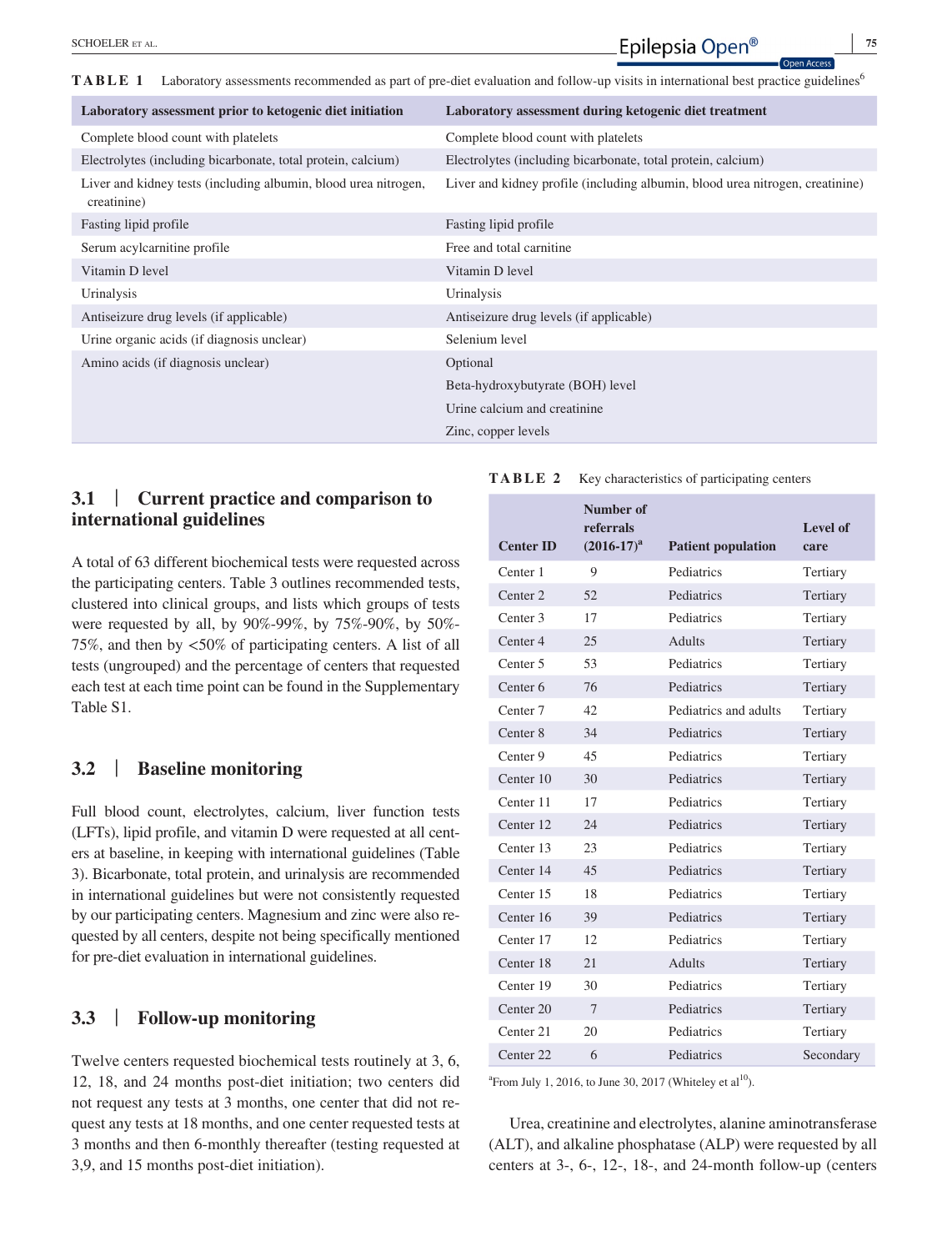|          | $\Gamma$ A B L E 3 Proportion of participating centers requesting biochemical tests recommended for ketogenic diet patients |                                                |        |          |              |                                                                              |          |          |
|----------|-----------------------------------------------------------------------------------------------------------------------------|------------------------------------------------|--------|----------|--------------|------------------------------------------------------------------------------|----------|----------|
|          |                                                                                                                             |                                                |        | Liver    |              |                                                                              |          |          |
|          | <b>Tull/complet</b>                                                                                                         |                                                |        | function |              |                                                                              |          |          |
|          |                                                                                                                             | blood count Electrolytes Total protein Calcium |        | tests    |              | Renal profile Lipids Acylcarnitine Profile <sup>8</sup> Vitamin D Urinalysis |          | Selenium |
| Baseline |                                                                                                                             | 50%-74%                                        | 치<br>국 |          | 75%-90%° All |                                                                              | ${<}50%$ | n/a      |

3-month follow-upb All All 50%-74% 75%-90% 75%-90%d 75%-90%c All 75-90% 75%-90% <50% 50%-75% 6-month follow-up All All 50%-74% 90%-99% 90%-99%d 75%-90%c All 75%-90% 75%-90% <50% 75%-90% 12-month follow-up All All 50%-74% All All 75%-90%c All 75%-90% 90%-99% <50% 90%-99% 18-month follow-up 90%-99% All 50%-74% 90%-99% 75%-90%d 75%-90%c 90-99% 50%-74% 75%-90% <50% 75%-90% 24-month follow-up All All All 75%-90%-90% All All All 75%-90%-90% All 75%-90%-90% All 75%-90%-90%-90%-90%-90%

75%-90%<sup>d</sup>  $90\%-99\%$ 

75%-90% 90%-99%

 $50\% - 74\%$ 

 $\overline{AB}$ 

 $\lambda \mathbf{I}$  $\Xi$  $\overline{\mathrm{A}}\mathrm{I}$ 

3-month follow-up<sup>b</sup> 6-month follow-up

p ř 75%-90%

Note: Antiseizure drug levels are not included, despite recommendations in guidelines, as these are only applicable to certain patients. *Note:* Antiseizure drug levels are not included, despite recommendations in guidelines, as these are only applicable to certain patients. Electrolytes (sodium, potassium); liver function tests (albumin, alanine aminotransferase (ALT), alkaline phosphatase (ALP), billrubin); renal profile (urea [referred to as blood urea nitrogen in Kossoff et al. 2018], crea Electrolytes (sodium, potassium); liver function tests (albumin, alanine aminotransferase (ALT), alkaline phosphatase (ALP), billrubin); renal profile (urea [referred to as blood urea nitrogen in Kossoff et al. 2018], crea bicarbonate); lipids (total cholesterol and triglycerides as minimum); vitamin D (total 25hydroxy vitamin D) bicarbonate); lipids (total cholesterol and triglycerides as minimum); vitamin D (total 25hydroxy vitamin D).

<sup>3</sup>In international guidelines, acylcarnitine profile is recommended at baseline, and free and total carnitine at review. These have been grouped together under acylcarnitine profile, as this is the standard investigation "In international guidelines, acylcarnitine profile is recommended at baseline, and free and total carnitine at review. These have been grouped together under acylcarnitine profile, as this is the standard investigation in Ireland, which includes reporting of free carnitine and the full range of acylcarnitine species. Ireland, which includes reporting of free carnitine and the full range of acylcamitine species.

Two centers did not routinely request any tests at 3-month follow-up, 1 center tests at 18-month follow-up, and 1 center requested tests at 3 months and then 6-monthly thereafter; these centers have been ex- $\Pr$ wo centers did not routinely request any tests at 3-month follow-up, 1 center did not request tests at 18-month follow-up, and 1 center requested tests at 3 months and then 6-monthly thereafter; these centers have bee cluded at these time points. cluded at these time points

cAll centers requested urea and creatinine at baseline, and at each follow-up; 75-90% requested bicarbonate at baseline and at each follow-up. "All centers requested urea and creatinine at baseline, and at each follow-up; 75-90% requested bicarbonate at baseline and at each follow-up,

 $\Delta\text{AT}$  and ALP requested by all centers at every follow-up; albumin requested by all centers at every follow-up except for 18 months. <sup>4</sup>ALT and ALP requested by all centers at every follow-up; albumin requested by all centers at every follow-up except for 18 months. that routinely requested biochemical tests at these respective time points). Full blood count, lipid profile, and albumin were requested by each of our centers at every review except for the 18-month point. Other components of renal profile and liver function tests, acylcarnitine profile, selenium, vi tamin D, and urinalysis were less consistently requested at follow-up (Table 3).

13/16 (81%) centers requested non-fasting lipid profiles, both at baseline and review, despite recommendations for a fasting lipid profile. Seven of these 13 requested non-fasting lipid profiles, but would repeat in a fasted state if initial re sults were abnormal.

#### **3.4** | **Long-term follow-up**

For those centers following patients up for more than 2 years: 10/16 (63%) centers requested 6-monthly monitoring for pa tients following a KD, in keeping with guidelines advising 6-monthly visits after following a KD for 1 year. 5/16 (33%) centers requested yearly monitoring and 1/16 (6%) had no protocol.

#### **3.5** | **Cost implications**

The mean costs of the lowest and highest number of tests re quested at baseline in our participating centers were £167.54 and £501.93; the mean costs of the lowest and highest num ber of tests requested at 3-month follow-up were £19.17 and £450.06. For comparison, the mean cost per visit of all bio chemical tests recommended in international guidelines was £108.96 at baseline and £126.09 at review. The minimum, maximum, and mean cost per test can be found in Table 4.

## **4** | **DISCUSSION**

Our study illustrates that biochemical assessment and moni toring of KD patients with epilepsy vary widely across the UK and Ireland and do not fully correspond to international best practice guidelines. 6 This variability is reflected in the associated costs of biochemistry testing. To our knowledge, there are no other previously published works outlining which biochemical tests are requested in KD patients in the UK and Ireland and their financial impact.

Variability of practice is inevitable, due to differing patient populations in each center and the acute needs of individuals, particularly in the complex cohort that commence dietary therapy for refractory epilepsy. However, the level of vari ability among our participating centers seems striking. This may be partially explained by the fact that the expansion of KD services in the UK and Ireland is a recent and somewhat

50%-75% 75%-90% 90%-99% 75%-90% 90%-99%

 $<$ 50%  $< 50\%$  $<$ 50%

 $15\% - 90\%$ 

75%-90% 90%-99%

75%-90% 75-90%

> $\overline{\mathrm{d}}$ All

75%-90%°

 $\overline{\mathrm{d}}$ 

 $< 50\%$ 

75%-90%

50%-74% 75%-90%

90-99%

75%-90%° 75%-90%

 $75\% - 90\%$ <sup>d</sup>

90%-99%

90%-99%

 $\overline{\mathrm{All}}$ 

24-month follow-up 18-month follow-up 12-month follow-up

 $\overline{A}$ ll

All

50%-74% 50%-74% 50%-74%

 $\overline{AB}$  $\overline{a}$  $\overline{\mathsf{A}}\mathsf{I}\mathsf{I}$  $\overline{AB}$ 

75%-90%

 $\overline{AB}$ 

75%-90%°

 $\overline{AB}$ 

 $\overline{AB}$ 

 $50\% - 74\%$ 

 $<$ 50%

 $\overline{AB}$ 

 $\mathbf{a}$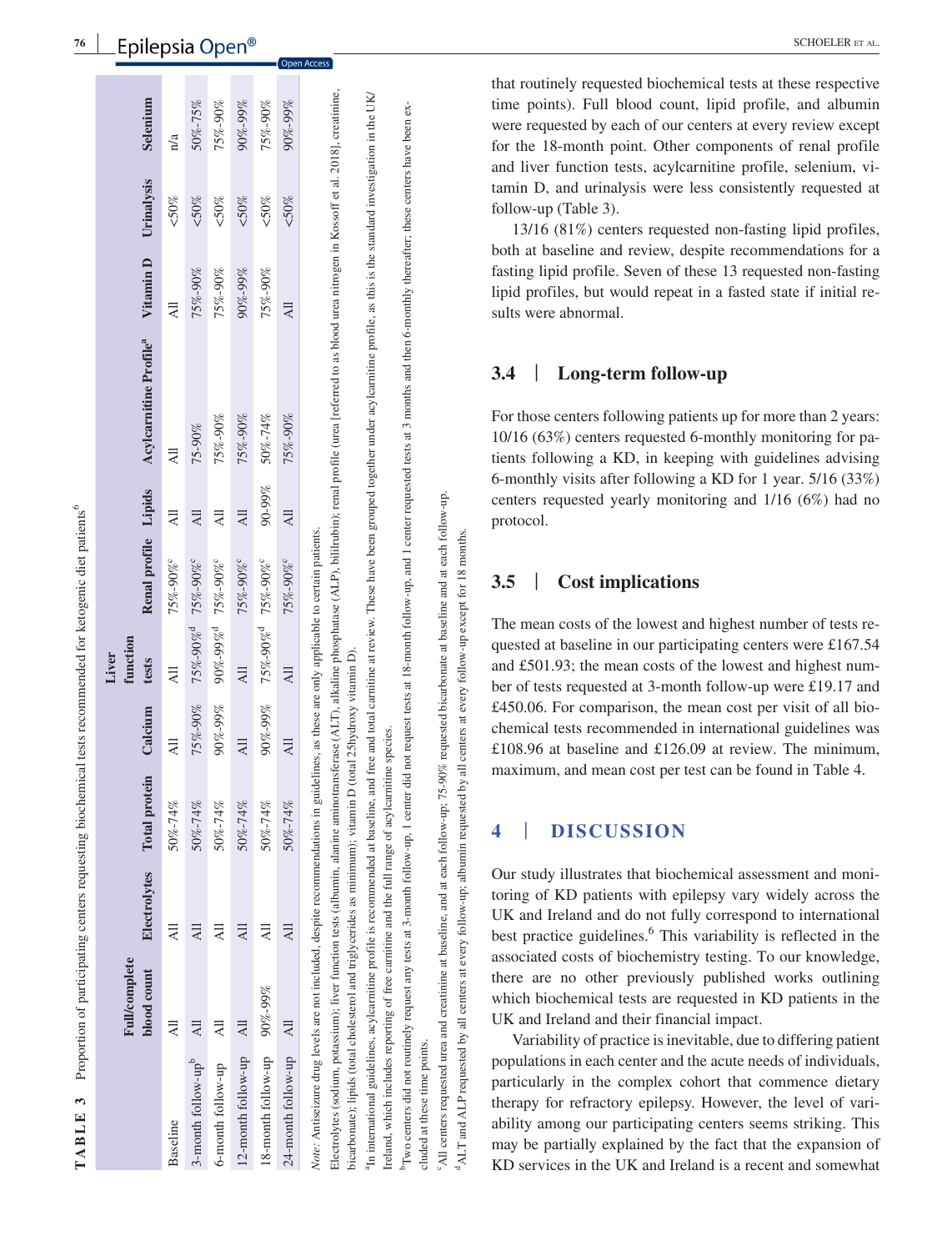**TABLE 4** Minimum, maximum, and mean costs of biochemical tests in participating centers

| Analyte(s)                         | <b>Minimum</b><br>$f(\textbf{f})$ | <b>Maximum</b><br>(£) | Mean $(f)$ |
|------------------------------------|-----------------------------------|-----------------------|------------|
| Urea and Electrolytes<br>$(U/E)^a$ | 1.45                              | 12                    | 5.4        |
| Bone profile <sup>a</sup>          | 0.99                              | 12                    | 4.88       |
| Liver function Tests <sup>a</sup>  | 0.66                              | 12                    | 4.67       |
| Lipid Profile                      | 0.52                              | 12                    | 5.23       |
| Beta-hydroxybutyrate               | 6.24                              | 77.95                 | 27.85      |
| Magnesium <sup>a</sup>             | 0.24                              | 14.32                 | 5.22       |
| Zinc <sup>b</sup>                  | 7.13                              | 21.4                  | 13.06      |
| Selenium <sup>b</sup>              | 10                                | 26.54                 | 17.13      |
| Copper <sup>b</sup>                | 7.13                              | 14.32                 | 11.15      |
| Glucose                            | 0.24                              | 5.87                  | 2.66       |
| Acylcarnitine Profile <sup>c</sup> | 32.24                             | 100                   | 69.8       |
| Amino acid profile <sup>c</sup>    | 82                                | 100                   | 103.14     |
| Urine calcium creatinine<br>ratio  | 2.66                              | 14.32                 | 7.07       |
| Full blood count (for Hb)          | 1.34                              | 7.99                  | 3.87       |
| <b>B12</b>                         | 2.35                              | 14.32                 | 7.54       |
| Folate                             | 2.49                              | 12                    | 6.26       |
| Ferritin                           | 2.09                              | 12                    | 5.77       |
| Vitamin $A^d$                      | 11.5                              | 20.98                 | 18.18      |
| Vitamin E <sup>d</sup>             | 11.5                              | 20.98                 | 18.18      |
| 25-hydroxy vitamin D3 <sup>e</sup> | 4.42                              | 26.05                 | 14.79      |
| <b>Clotting Screen</b>             | 2.74                              | 14.32                 | 6.745      |
| Urine Ketones (urine<br>dipsticks) | 0.11                              | 0.26                  | 0.315      |
| Non-esterified fatty acids         | 77.95                             | 77.95                 | £77.95     |
| Acetoacetate                       | 6.24                              | 6.24                  | 6.24       |
| Thyroid function test              | 5.29                              | 12                    | 8.645      |
| Amylase                            | 4.63                              | 4.63                  | £4.63      |
| Urine organic acids                | 45.5                              | 58.24                 | 51.87      |
| TOTAL                              | £329.65                           | £710.68               | £508.245   |

a These components can be combined into a full profile, which may be lower cost than individual sets.

<sup>b</sup>Trace elements may be able to be analyzed on a single sample in some centers, with a lower cost than the individual metals.

c These tests are only carried out at highly specialized laboratories and thus cost more due to limited availability and high degree of technical skill in carrying out the assay and interpreting the results.

<sup>d</sup>Vitamin A and E are usually analyzed together and should be at lower cost than when requested individually.

e The varied technology available to measure 25-hydroxy vitamin D3 greatly affects the cost of the test.

sporadic phenomenon.<sup>9,10</sup> Only in recent years have technological advances and the creation of national groups, such as KDRN, facilitated liaison across participatory centers, promoting communication, and sharing of resources. Research study protocols, such as those from the original randomized controlled trial at Great Ormond Street<sup>11</sup> and Ketogenic Diet in Infants with Epilepsy  $(KIWE)$ ,<sup>12</sup> may also influence what tests are requested at participating centers.

Our costing results, although approximate, indicate that biochemical testing for KD patients can have a substantial financial impact on services, as well as highlighting the variability between centers. The final cost to an individual center will vary, as large teaching hospitals can often benefit from lower costings due to higher workload and are more likely to have specialist tests available on site. Between hospital laboratories, the items included in a profile vary. In addition, the type of technology used (eg high-throughput minimal intervention automated analyzers versus mass spectrometry for 25-hydroxy vitamin D3) and, in some cases, the interpretation of the laboratory price list can also impact the final cost: Some centers may ask for the cost to measure a set of electrolytes, liver function tests, and a bone profile, whereas asking for a "full profile" should cost slightly less due to the overlap in tests. Notwithstanding these caveats, a difference of £334.39 between minimum and maximum requested baseline tests and £430.89 for 3-month review tests in our participating centers is noteworthy.

Any "lesser" costs in KD laboratory monitoring need to be balanced against the possible increased risk of complications, with associated costs. Even the cost of "complete" KD monitoring may be less than treatment with a new antiepileptic drug, which can cost up to approximately  $\pounds100/m$ onth,<sup>13</sup> as well as the costs implicated in seizure-related complications. On the other hand, it may not be appropriate to test for each recommended parameter at every review, such as vitamin D, due to the time taken for changes to take effect. $14,15$ 

Magnesium and zinc were requested by all our participating centers at baseline, despite not being included in international best practice guidelines for pre-diet evaluation. This may represent a cost saving *if* unnecessary in most patients. No report of zinc deficiencies in individuals following a KD has been identified, although classical KDs with a 2:1 ratio or higher fail to meet the dietary reference intake for zinc, despite "selection of nutrient dense foods".<sup>16</sup> One may argue that if mentioned as "optional" to measure at review, as in international guidelines, baseline assessment of zinc would also be appropriate. Mean plasma magnesium levels have been found to decrease in children on the classical  $KD$ , and the diet has been shown to provide suboptimal magnesium levels.16 Intakes of zinc and magnesium may be suboptimal even prior to KD initiation: 3%-27% and 0%-50% of the UK population surveyed in the latest National Diet and Nutrition Survey (including males and females across all age groups above 1.5 years) do not meet the lower reference nutrient intake (RNI) for zinc and magnesium, respectively.<sup>17</sup>

The discrepancies between which tests were requested at all review appointments in our centers compared to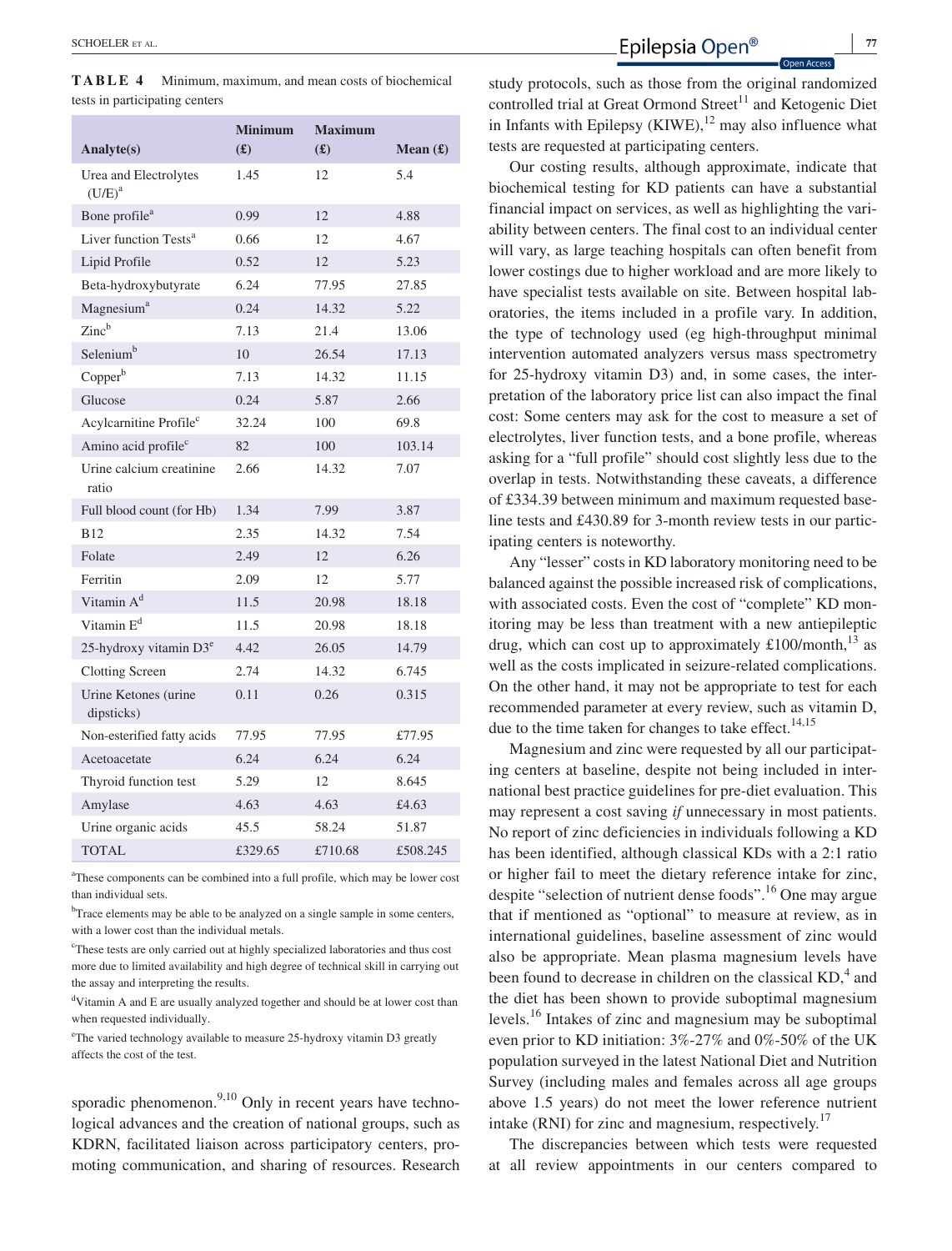#### **<sup>78</sup> <sup>|</sup> Epilepsia Open<sup>®</sup> 2008 and 2008 and 2008 and 2008 and 300 and 300 and 300 and 300 and 300 and 300 and 300 and 300 and 300 and 300 and 300 and 300 and 300 and 300 and 300 and 300 and 300 and 300 and 300 and 300 and 300 and**

international recommendations may be predominantly costdriven, particularly considering that the 2018 guidelines involved a high proportion of non-UK healthcare professionals from countries where costs are paid by insurance or by the patient privately, compared to the government-funded UK National Health Service, which could potentially be considered "resource-limited." Furthermore, while NICE recommends KDs for pediatric refractory epilepsy,<sup>18</sup> it does not suggest recommendations for monitoring and so there is no UK cost-effective reference guidelines. In previous guidelines issued for resource-limited regions, bicarbonate was deemed mandatory at baseline and review, and urinalysis and lipid profile were mandatory at review.<sup>7</sup>

**Open Access** 

Published reports of abnormalities in individuals following KDs may provide guidance as to whether it is necessary to request the "missing" parameters at each review in UK and Ireland centers. Besides dyslipidemia, which is one of the most well-cited (although often transient) biochemical side effects of KDs, occurring in approximately 12% of children studied prospectively on a  $KD<sup>19</sup>$ reports of abnormalities of other parameters are uncommon. Individuals following a KD have been shown to have reduced serum 25-hydroxyvitamin D concentration (as were individuals solely on antiepileptic drugs) and reduced bone mass (to a greater extent than in individuals solely on drug therapy)<sup>20</sup>; another study found 25-hydroxyvitamin D levels (which were mostly low at diet initiation) to improve initially on commencement of a KD, including supplementation, but to decline after three months.<sup>21</sup> Selenium deficiency has been reported in 66 individuals on KD treatment,  $22-25$  associated with cardiomyopathy in two of these patients<sup>23,25</sup> and sudden cardiac death in another two. $^{24}$  A trend of decreasing plasma selenium was noted in participants of the original randomized controlled trial at GOSH, with a significant decrease between baseline and six months in children on the classical KD, although mean plasma selenium was maintained within the GOSH reference ranges.<sup>4</sup>

In view of the possible association of selenium with cardiac abnormalities, monitoring of selenium seems significant, although prolonged QT interval has also been reported in three cases following a KD in the absence of selenium deficiency.26 The frequency of testing at review, particularly in the 12- to 24-month follow-up period, may need revisiting specifically for the UK and Ireland in order to balance clinical safety with the potential financial/logistical constraints of 6-monthly testing.

This study has several limitations. Only 16 of the 39 centers that (to our knowledge) practice KDs within the UK and Ireland volunteered to answer the survey; practice in the other centers remains unknown. The survey was not validated and could be subject to reporter error. Our cost estimations would also improve in accuracy with greater center participation.

A follow-up study to assess whether rate of complications is correlated with frequency and "completeness" of laboratory monitoring would be pertinent.

Biochemical monitoring of KD patients varies widely across the UK and Ireland and does not fully correspond to international best practice guidelines. With an ongoing drive for cost-effectiveness within the NHS, further work is needed to streamline practice while ensuring patient safety, both for financial benefit without clinical compromise for patients, perhaps with the creation of nationwide-specific guidelines. Further research into biochemical monitoring of KDs worldwide would be of interest to compare to practice in the UK and Ireland.

#### **ACKNOWLEDGMENTS**

We thank Matthew's Friends and The Daisy Garland, Vitaflo (International) Ltd, and Nutricia Advanced Medical Nutrition for supporting KDRN meetings, and the members of KDRN for their support and expertise: Addenbrookes Hospital, Alder Hey Children's Hospital, Birmingham Children's Hospital, Bon Secours Hospital, Bradford Teaching Hospitals, Bristol Royal Hospital for Children, Cork University Hospital, David Lewis Centre, Evelina London Children's Hospital, Great North Children's Hospital, Great Ormond Street Hospital for Children, Leeds Children's Hospital, John Radcliffe Hospital, Leicester Royal Infirmary, Matthew's Friends, National Hospital for Neurology and Neurosurgery, Nottingham University Hospitals, Nutrikids Dublin and Longford, Our Lady's Children's Hospital Crumlin, Raigmore Hospital, Royal Belfast Hospital for Sick Children, Royal Derby Hospital, Royal Devon and Exeter Hospital, Royal Gloucester Hospital, Royal Hospital for Sick Children Edinburgh, Royal Hospital for Sick Children Glasgow, Royal Manchester Children's Hospital, Royal Preston Hospital, Sheffield Children's Hospital, Southampton General Hospital, Southmead Hospital, St George's Hospital, St. James's Hospital, Tayside Children's Hospital, Temple Street Children's University Hospital, The Barberry Centre, and The Walton Centre NHS Foundation Trust.

#### **CONFLICTS OF INTERESTS**

Matthew's Friends Charity, Nutricia Advanced Medical Nutrition and Vitaflo (International) Ltd sponsored meetings for KDRN, one of which was used to formulate this project. NES is supported by a research grant from Vitaflo (International) Ltd. KJM-M received a PhD studentship from Vitaflo (International) Ltd. The remaining authors have no conflicts of interest. No funding is declared. We confirm that we have read the Journal's position on issues involved in ethical publication and affirm that this report is consistent with those guidelines.